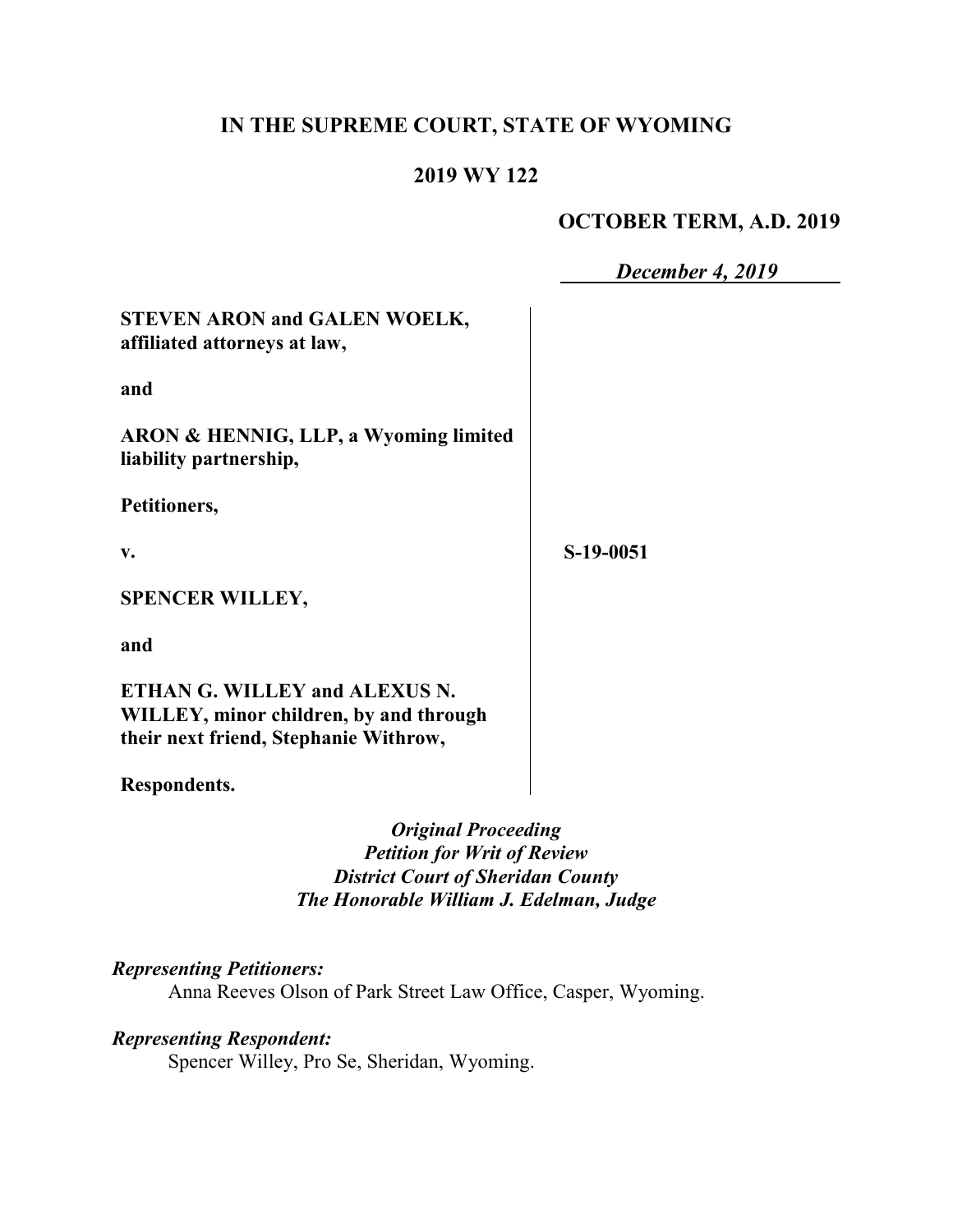*Representing Respondents Ethan G. Willey and Alexus N. Willey:* David S. Barari of Goodsell Quinn, LLP, Rapid City, South Dakota.

*Before DAVIS, C.J., and FOX, KAUTZ, BOOMGAARDEN, and GRAY, JJ.*

**NOTICE: This opinion is subject to formal revision before publication in Pacific Reporter Third. Readers are requested to notify the Clerk of the Supreme Court, Supreme Court Building, Cheyenne, Wyoming 82002, of any typographical or other formal errors so that correction may be made before final publication in the permanent volume.**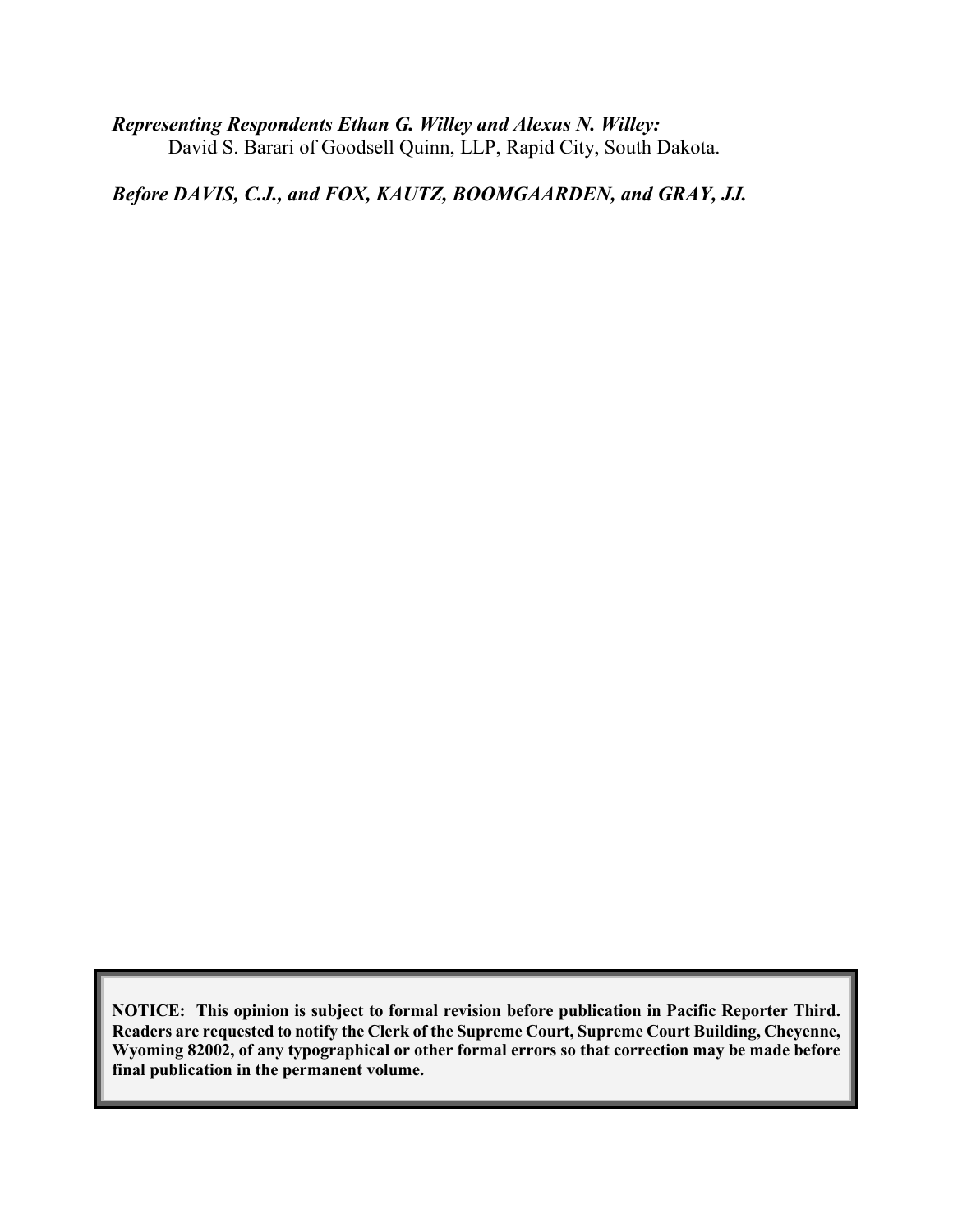#### **BOOMGAARDEN**, Justice.

[¶1] This case comes to the Court on a petition for writ of review. The question we must examine is whether venue for this matter is proper in Sheridan County when the defendants reside, have their principal place of business, and were summoned in Albany County. We conclude venue is not proper in Sheridan County and therefore reverse with instructions that the district court dismiss the complaint without prejudice.

#### *ISSUE*

[¶2] The issue before us is straightforward: Did the district court abuse its discretion when it denied Steve Aron, Galen Woelk, and Aron & Hennig, LLP's motion to dismiss for improper venue? $1$ 

### *FACTS*

[¶3] Spencer Willey and his two minor children[2](#page-2-1) brought this action in Sheridan County for legal malpractice against attorneys Aron and Woelk, and their firm, Aron & Hennig, LLP, a limited liability partnership. Before this, Aron, in his capacity with the firm, represented the Willeys in several lawsuits in Sheridan County District Court related to sale of the family ranch by Spencer's father, Allen Willey. The Willeys generally contended that due to Aron's actions and inactions during these suits, the minor Willey children lost their status as beneficiaries in the Allen F. Willey Trust under a no-contest clause and thereby suffered damages in excess of three million dollars. Aron and Woelk<sup>[3](#page-2-2)</sup> were served with the legal malpractice complaint at their place of business in Albany County.

[¶4] Aron and Woelk filed a motion to dismiss the suit. In their memorandum in support of this motion they argued, among other things, that venue was improper in Sheridan County. Specifically, Aron and Woelk argued that venue was improper under Wyo. Stat. Ann. §§ 1-5-105 and 108 because they were residents of Albany County, had their principal place of business in Albany County, and were served in Albany County. The district court denied the motion, found that Wyo. Stat. Ann. §§ 1-5-105 and 108 were permissive in nature, and held that venue was proper in Sheridan County under § 1-5-108, because Aron

<span id="page-2-0"></span><sup>&</sup>lt;sup>1</sup> We refer to these petitioners collectively as "Aron and Woelk."

<span id="page-2-1"></span><sup>&</sup>lt;sup>2</sup> The minor children filed the complaint by and through their "next friend" and mother Stephanie Withrow. The district court ultimately found "that non-attorney parents may not represent minor children in litigation in state court" and "allow[ed] Plaintiffs sixty (60) days . . . to obtain legal counsel to assist the minor children." The minor children have since obtained legal counsel.

<span id="page-2-2"></span><sup>&</sup>lt;sup>3</sup> Plaintiffs filed the complaint against Steve Aron and Galen Woelk as individuals and affiliated attorneys; their law firm, Aron & Hennig, LLP; and "Doe Defendants 1-5," individual attorneys also affiliated with the firm. Though the Willeys reserved the right to name one or more such individuals as the Doe Defendants, they never did and, therefore, no Doe Defendants are currently party to this action.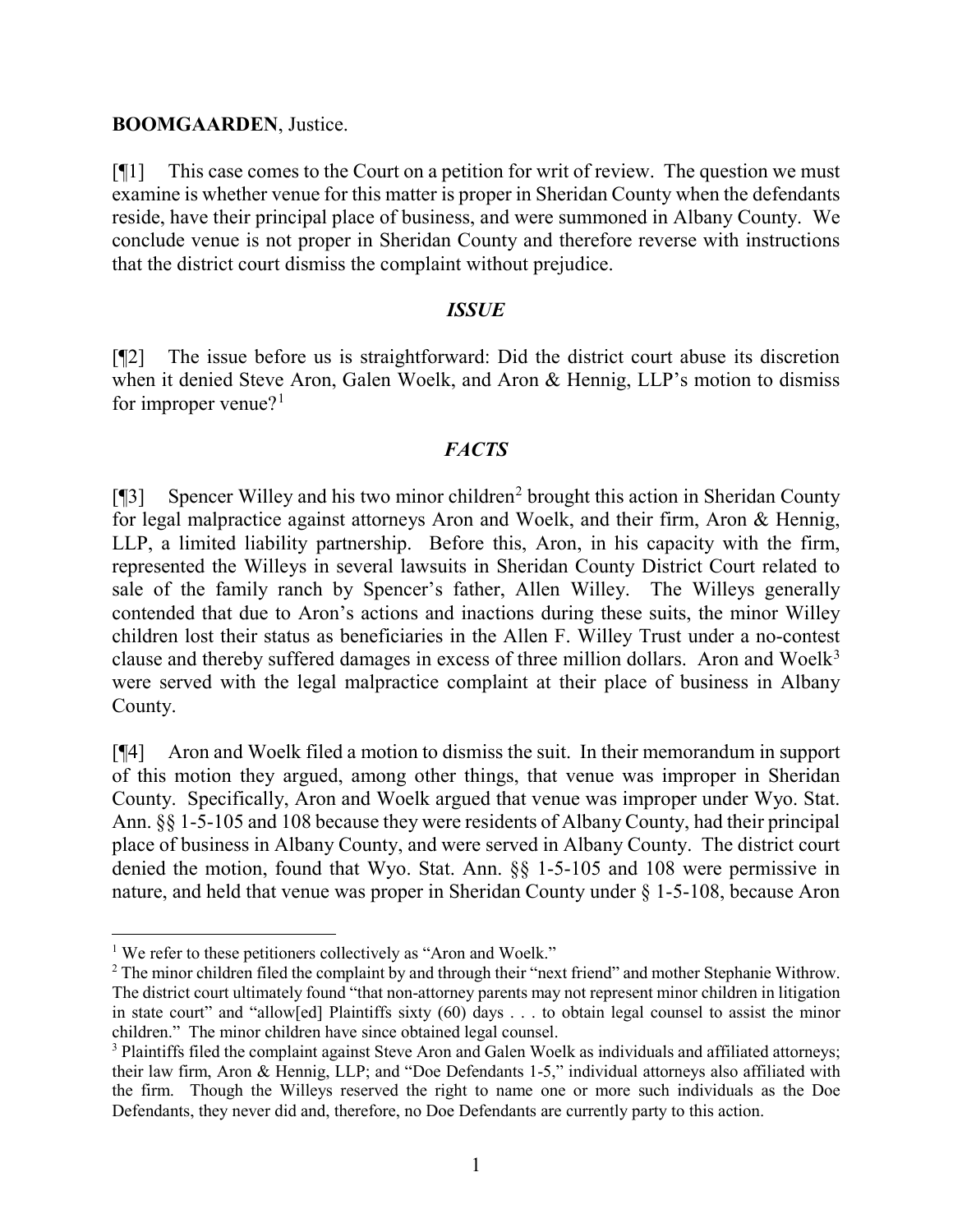and Woelk could reasonably have expected to be summoned to Sheridan County. We granted Aron and Woelk's petition for writ of review.

#### *STANDARD OF REVIEW*

[¶5] We generally review a district court's ruling concerning venue for abuse of discretion. *Saunders v. Saunders*, 2019 WY 82, ¶ 10, 445 P.3d 991, 996 (Wyo. 2019) (citing *Bourke v. Grey Wolf Drilling Co.*, 2013 WY 93, ¶ 14, 305 P.3d 1164, 1167 (Wyo. 2013)). An abuse of discretion occurs when a court "commits an error of law." *Weinstein v. Beach*, 2014 WY 167, ¶ 8, 340 P.3d 1013, 1016 (Wyo. 2014) (quoting *Beckwith v. Weber*, 2012 WY 62, ¶ 54, 277 P.3d 713, 725 (Wyo. 2012)). To the extent we must interpret Wyoming's venue statutes, and address other questions of law, our review is de novo with no deference to the district court's decision. *Saunders*, ¶ 10, 445 P.3d at 996 (citing *BTU W. Res., Inc. v. Berenergy Corp.*, 2019 WY 57, ¶ 14, 442 P.3d 50, 54–55 (Wyo. 2019); *Bourke*, ¶ 15, 305 P.3d at 1167).

#### *DISCUSSION*

[¶6] As we have explained in prior opinions, "[i]n civil cases, venue 'refers to the county, district, or other geographical location in which, for the sake of fairness, convenience, or other commanding policy considerations, a cause is to be tried.'" *Bourke*, ¶ 16, 305 P.3d at 1168 (quoting *State Farm Mut. Auto. Ins. Co. v. Kunz*, 2008 WY 71, ¶ 14, 186 P.3d 378, 382 (Wyo. 2008)). Aron and Woelk assert that venue in Sheridan County is improper under both Wyo. Stat. Ann. §§ 1-5-105 and 108. They first argue that venue is improper in Sheridan County because Wyo. Stat. Ann. § 1-5-105 permits an "[a]n action . . . against a corporation created under the laws of this state" to be brought only "in the county in which the corporation is situate or has its principal office or place of business," and their principal place of business is in Albany County. Notably, however, Aron and Woelk cite no authority, and we have found none, to support the application of  $\S$  1-5-105 to a limited liability partnership. Nor does  $\S$  1-5-105 address venue over the complaint against Aron and Woelk as individual, affiliated attorneys. Because we resolve the venue issue as it pertains to all defendants under § 1-5-108, we need not decide whether § 1-5-105 might apply to Aron & Hennig, LLP.

[¶7] In interpreting Wyo. Stat. Ann. § 1-5-108, our initial consideration is to determine the legislature's intent. *Riddle v. State*, 2017 WY 153, ¶ 10, 407 P.3d 392, 394 (Wyo. 2017) (citing *Wofford v. City of Laramie*, 2016 WY 59, ¶ 9, 375 P.3d 740, 743 (Wyo. 2016)). In determining legislative intent, we must decide whether there is a "plain and ordinary meaning of the words used in the statute." *Sinclair v. City of Gillette*, 2012 WY 19, ¶ 8, 270 P.3d 644, 646 (Wyo. 2012) (quoting *Krenning v. Heart Mountain Irrigation Dist*., 2009 WY 11, ¶ 9, 200 P.3d 774, 778 (Wyo. 2009)).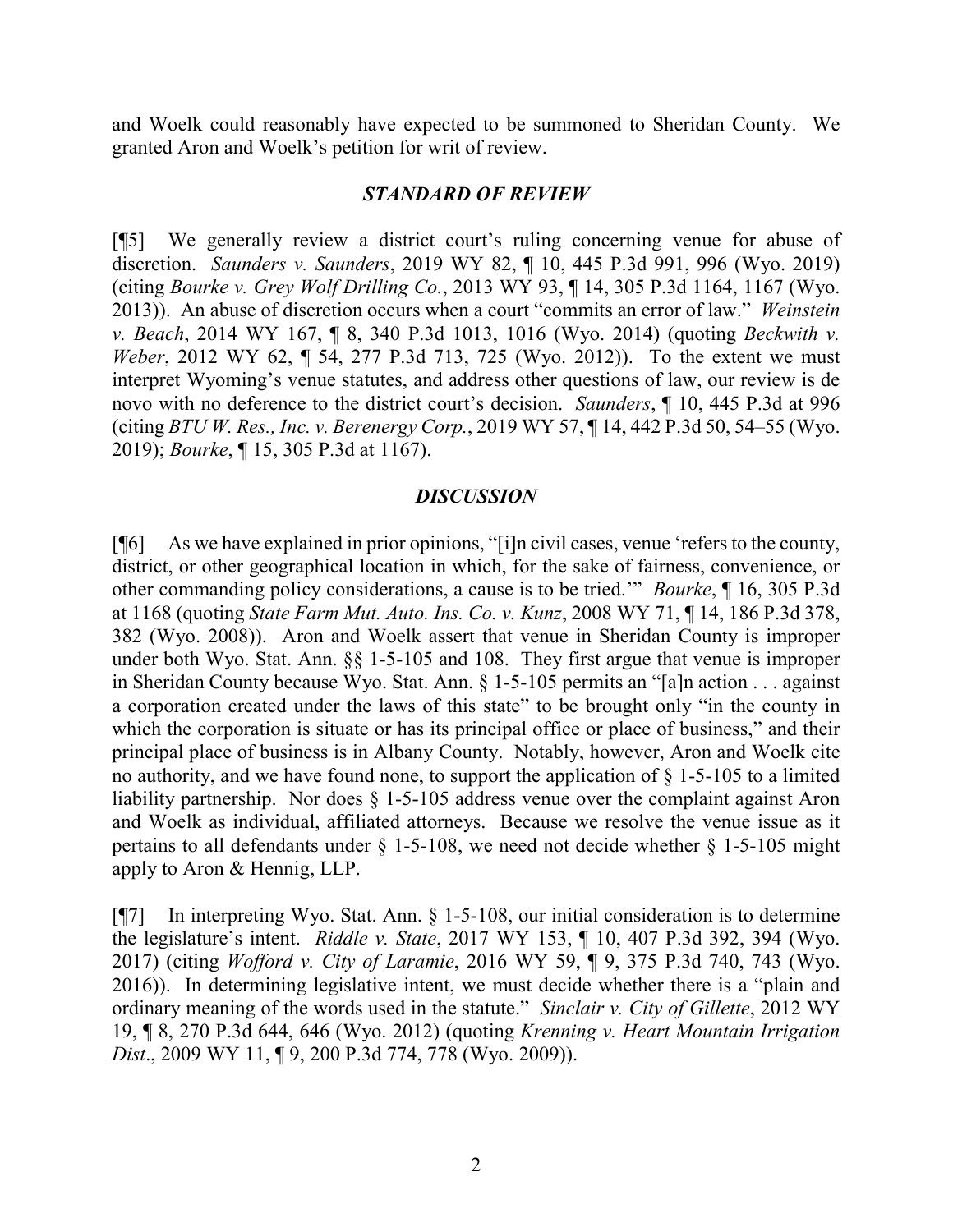[¶8] Wyo. Stat. Ann. § 1-5-108 (LexisNexis 2019) provides, in pertinent part:

Every action not otherwise provided for in this chapter shall be brought in the county in which a defendant resides or may be summoned  $\ldots$  . If the action involves two (2) or more defendants, the action may be brought against all defendants in any county in which one (1) of the defendants resides or may be summoned.

[¶9] In denying Aron and Woelk's motion to dismiss, the district court concluded that § 1-5-108 is "permissive in nature." The court reasoned that because the legislature used the word "may," § 1-5-108 does not "unconditionally" require that an action "must be brought in the county where . . . a defendant resides." The court further noted that "[d]efendants were properly served with the complaint in this matter [in Albany County], and it is perfectly reasonable to expect that they 'may be summoned' in Sheridan County." The district court's broad interpretation cannot stand.

[ $[$ [10] The word "shall" in the first sentence of  $\S$  1-5-108 unambiguously makes venue in the county in which the defendant resides or may be summoned mandatory unless another venue provision applies. *Bourke*, ¶ 18, 305 P.3d at 1168 (citing *Anderson v. Bd. of Cnty. Comm'rs of Teton Cnty*., 2009 WY 122, ¶ 22, 217 P.3d 401, 407 (Wyo. 2009)). No other venue provision applies in this case. [4](#page-4-0) However, because this case involves two or more defendants, we more directly focus on the language in the second sentence of § 1-5-108— "the action may be brought against all defendants in any county in which one (1) of the defendants resides or may be summoned."

[¶11] Our decision in *Bourke* conclusively settled the permissive scope of the phrase "may be brought" as used in our venue statutes. In interpreting Wyo. Stat. Ann. § 1-[5](#page-4-1)-107,<sup>5</sup> we held that the legislature unambiguously limited the permissive scope of the phrase "may be brought" such that it allows the plaintiff to choose only between the venue options which follow that phrase (i.e., "where the cause of action arose or where he resides"). *Bourke*, ¶ 20, 305 P.3d at 1169. We decisively rejected any argument that we should read the

<span id="page-4-0"></span> $4 \text{ In addition to Aron and Woelk's argument that } 1-5-105 \text{ applies, which we questioned but did not rule.}$ on for the reasons stated above, the Willeys argued to the district court that venue was proper in Sheridan County under Wyo. Stat. Ann. §§ 1-5-101(a)(i) and 104. By their plain terms: § 1-5-101(a)(i) applies to actions "[f]or the recovery of real property, or of an estate or interest therein"; § 1-5-104 applies to actions "[f]or the recovery of a fine, forfeiture or penalty imposed by a statute"; "[a]gainst a public officer"; and "[o]n the official bond or undertaking of a public officer." Wyo. Stat. Ann. §§ 1-5-101(a)(i), 1-5-104 (LexisNexis 2019). These venue provisions clearly do not apply to the legal malpractice action at hand.

<span id="page-4-1"></span><sup>5</sup> Wyo. Stat. Ann. § 1-5-107 (LexisNexis 2019) states: "[a]n action . . . against a nonresident of this state or a foreign corporation . . . *may be brought* in any county where the cause of action arose or where the plaintiff resides." (Emphasis added.)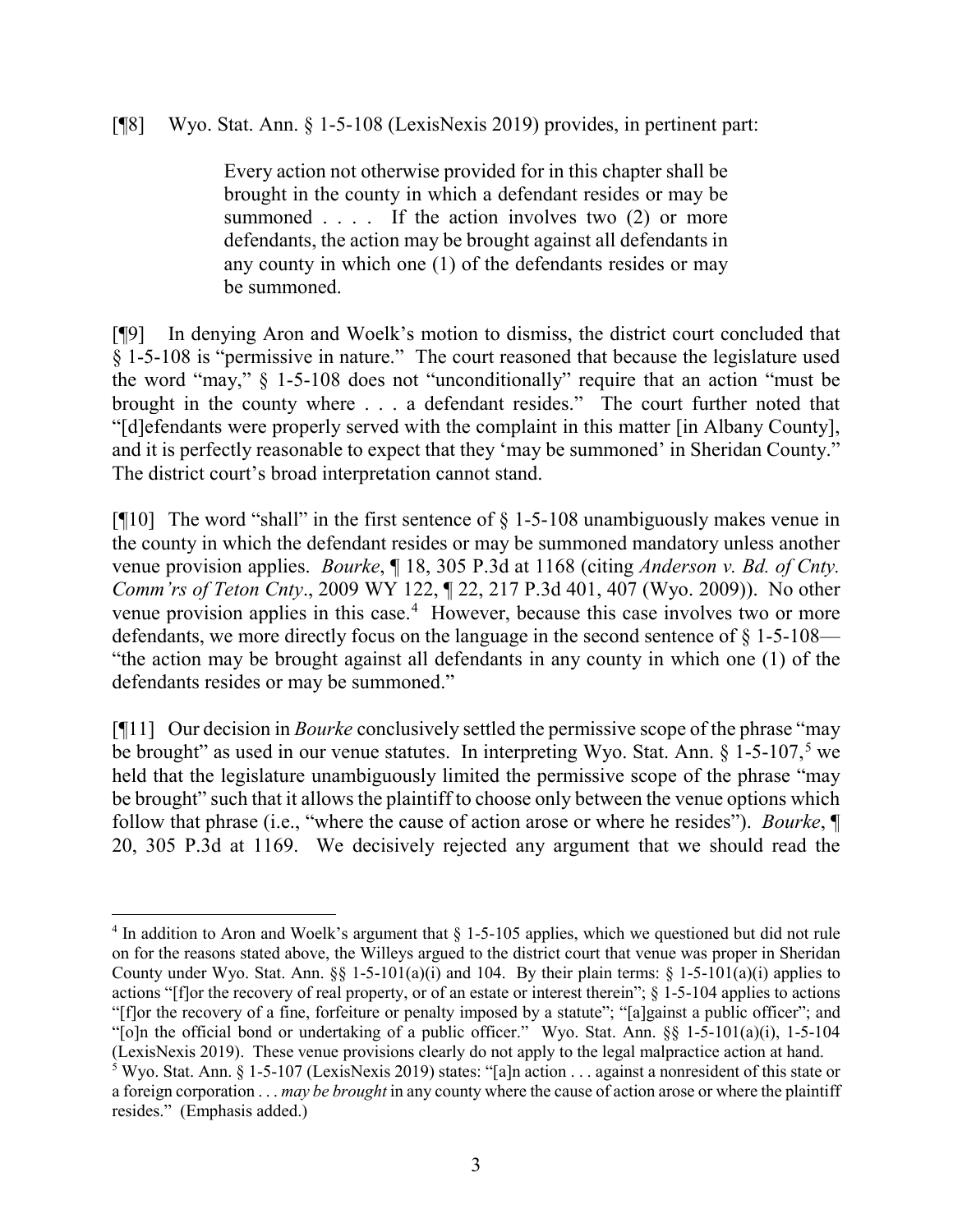permissive phrase "may be brought" in § 1-5-107 "so broadly as to authorize the filing of a complaint in any county in the state." *Id.* ¶ 22, 305 P.3d at 1169.

[ $[12]$ ] Likewise, we read the phrase "may be brought" in § 1-5-108 to allow this suit to be brought only in a county in which one of "the defendants resides or may be summoned." Because none of the defendants reside in Sheridan County, we must determine whether any of them "may be summoned" there.

[¶13] We have yet to interpret the permissive scope of the phrase "may be summoned." The district court seems to have interpreted the word "may" in that phrase to mean "capable of," or "could reasonably expect to be" summoned. That broad interpretation cannot stand, however, given the language of  $\S$  1-5-108, which reflects the legislature's determination of the "location[s] in which, for the sake of fairness, convenience, or other command policy considerations" this case must be tried. *Id.* ¶ 21, 305 P.3d at 1169 (alteration in original) (quoting *Kunz*, ¶ 14, 186 P.3d at 382).

[¶14] Legal malpractice defendants with state-wide practices likely are capable of, or might reasonably expect to be, summoned in any of Wyoming's 23 counties. As a practical matter, however, they can only be summoned in the county in which they reside, or in any county in which service can be accomplished in accordance with W.R.C.P. 4. [6](#page-5-0)

[¶15] We must presume "that our legislature acts in a reasonable and thoughtful manner." *Bourke*, ¶ 21, 305 P.3d at 1169 (citations omitted). We further "assume that the legislature did not intend futile things" and the statute must be interpreted as to avoid absurd results. *Corkill v. Knowles*, 955 P.2d 438, 444–45 (Wyo. 1988) (citing *State of Wyoming, Dept. of Family Services v. PAJ*, 934 P.2d 1257, 1262 (Wyo. 1997)). If the legislature had intended that a legal malpractice action could be brought in any county in which plaintiffs theoretically are capable of summoning defendants or in which defendants theoretically could expect to be summoned, as opposed to being actually served with a summons, there would be no need for any specific county of residence or summoning provision. The county of residence or summoning language would be rendered superfluous and § 1-5-108 would accomplish no venue specification purpose whatsoever. For these reasons, we cannot read  $\S$  1-5-108 so broadly as to authorize the filing of the Willeys' complaint in Sheridan County, without the defendants being summoned in Sheridan County. In this

<span id="page-5-0"></span> <sup>6</sup> W.R.C.P. 4 governs service of summons. Under subsection (e), an individual defendant within the United States may be served by delivery of the summons and complaint to the defendant personally or to the defendant's authorized agent; or by leaving copies of the summons and complaint with an authorized person at the defendant's home or place of business. W.R.C.P. 4(e). Under subsection (h)(1), "a partnership, or other unincorporated association, within the United States" shall be served "by delivery of copies to one or more of the partners or associates, or a managing or general agent thereof, or agent for process," or by leaving copies at the defendant's "usual place of business . . . with any employee then in charge[.]" *Id.*  $4(h)(1)$ .